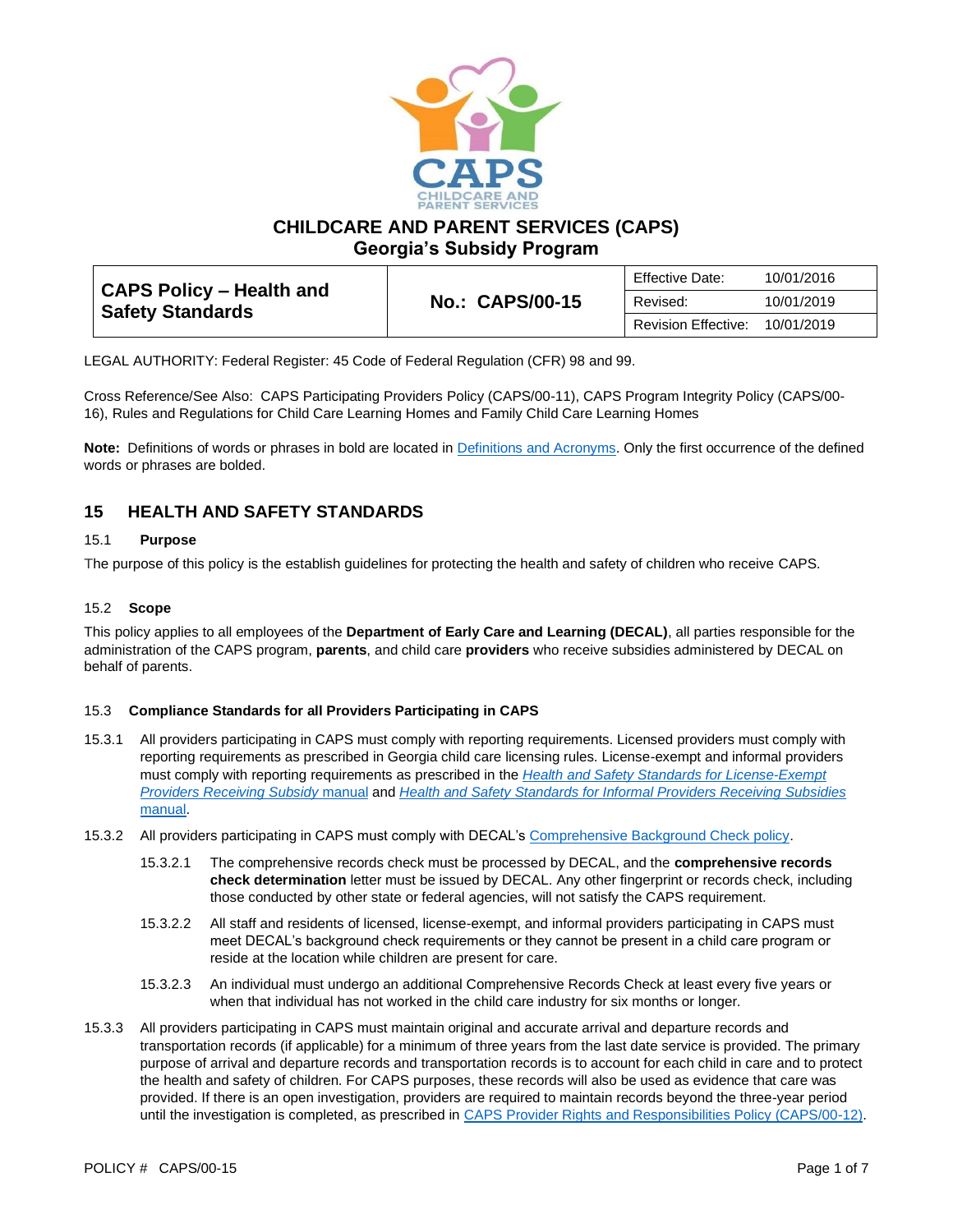| <b>CAPS Policy – Health and</b><br><b>Safety Standards</b> |                        | Effective Date:     | 10/01/2016 |
|------------------------------------------------------------|------------------------|---------------------|------------|
|                                                            | <b>No.: CAPS/00-15</b> | Revised:            | 10/01/2019 |
|                                                            |                        | Revision Effective: | 10/01/2019 |

**Note:** Refer to DECAL's website for sample arrival and departure records: <http://decal.ga.gov/BftS/FormList.aspx?cat=Child%20Care%20Learning%20Center>

- 15.3.3.1 Arrival and departure records must have the parent's or authorized representative's original or **electronic signature** obtained at arrival and departure each time the parent or authorized representative drops off and picks up the child.
	- A. If the parent is present at either arrival or departure, transportation records cannot be used to support children's attendance for CAPS purposes.
	- B. If the parent is not present to sign at both arrival and departure, **transportation records** can be used to support children's attendance, providing that:
		- (1) There is a valid transportation agreement, completed prior to providing transportation, on file with the provider signed by the parent giving authorization for transportation of the child to and/or from the provider (whether the transportation is provided by the provider itself or an outside entity contracted to provide transportation); and
		- (2) There is a passenger transportation checklist that lists the children on the transportation schedule as well as signatures of the party responsible for monitoring the checklists.
		- (3) Transportation records must be accurate, current, and complete in accordance with licensing rules and regulations and immediately available for review upon request.
	- C. If a provider chooses to use an electronic system, each parent must have their own unique **electronic signature**. The provider is required to have their own unique **electronic signature** that would allow DECAL or its representatives to discern parent sign in and out from that of the provider. The electronic system must record and display who signed the child in and out as well as when and how the child was signed in and out.

## 15.4 **Compliance Standards for Licensed Providers**

- 15.4.1 Licensed providers must participate in training and technical assistance required by the CAPS program and must comply with all licensing requirements.
- 15.4.2 Rules and guidance for licensed programs can be found a[t http://decal.ga.gov/CCS/RulesAndRegulations.aspx.](http://decal.ga.gov/CCS/RulesAndRegulations.aspx)

#### 15.5 **Compliance Standards for License-exempt and Informal Providers**

- 15.5.1 License-exempt providers (including all staff) and informal providers must comply with health and safety standards as defined by DECAL. For detailed information on health and safety standards, refer to the *[Health and Safety Standards](http://decal.ga.gov/documents/attachments/ExemptprogramsHealth&SafetyStandards.pdf)  [for License-exempt Providers Receiving Subsidy](http://decal.ga.gov/documents/attachments/ExemptprogramsHealth&SafetyStandards.pdf)* manual and the *[Health and Safety Standards for Informal Providers](https://caps.decal.ga.gov/assets/downloads/CAPS/Appendix_HH-Health%20and%20Safety%20Standards%20for%20Informal%20Providers.pdf)  [Receiving Subsidy](https://caps.decal.ga.gov/assets/downloads/CAPS/Appendix_HH-Health%20and%20Safety%20Standards%20for%20Informal%20Providers.pdf)* manual.
- 15.5.2 License-exempt and informal providers must provide care that meets state health and safety standards as reflected in the health and safety monitoring checklists.
- 15.5.3 Additionally, license-exempt and informal providers must have evidence of completing cardiopulmonary resuscitation (CPR) training for infants and toddlers, complete pre-service orientation, and complete 10 hours of training each calendar year thereafter.
	- 15.5.3.1 Informal providers must provide evidence of completing CPR training *prior to authorization of CAPS subsidy* and complete pre-service orientation within the first three months of enrollment.
	- 15.5.3.2 License-exempt providers must ensure all staff complete pre-service orientation and CPR training within the first three months of employment.
	- 15.5.3.3 Pre-service orientation training for license-exempt and informal providers may be completed online or through instructor-led courses and must cover, at a minimum, the following topic areas:
		- Prevention and control of infectious diseases (including immunizations)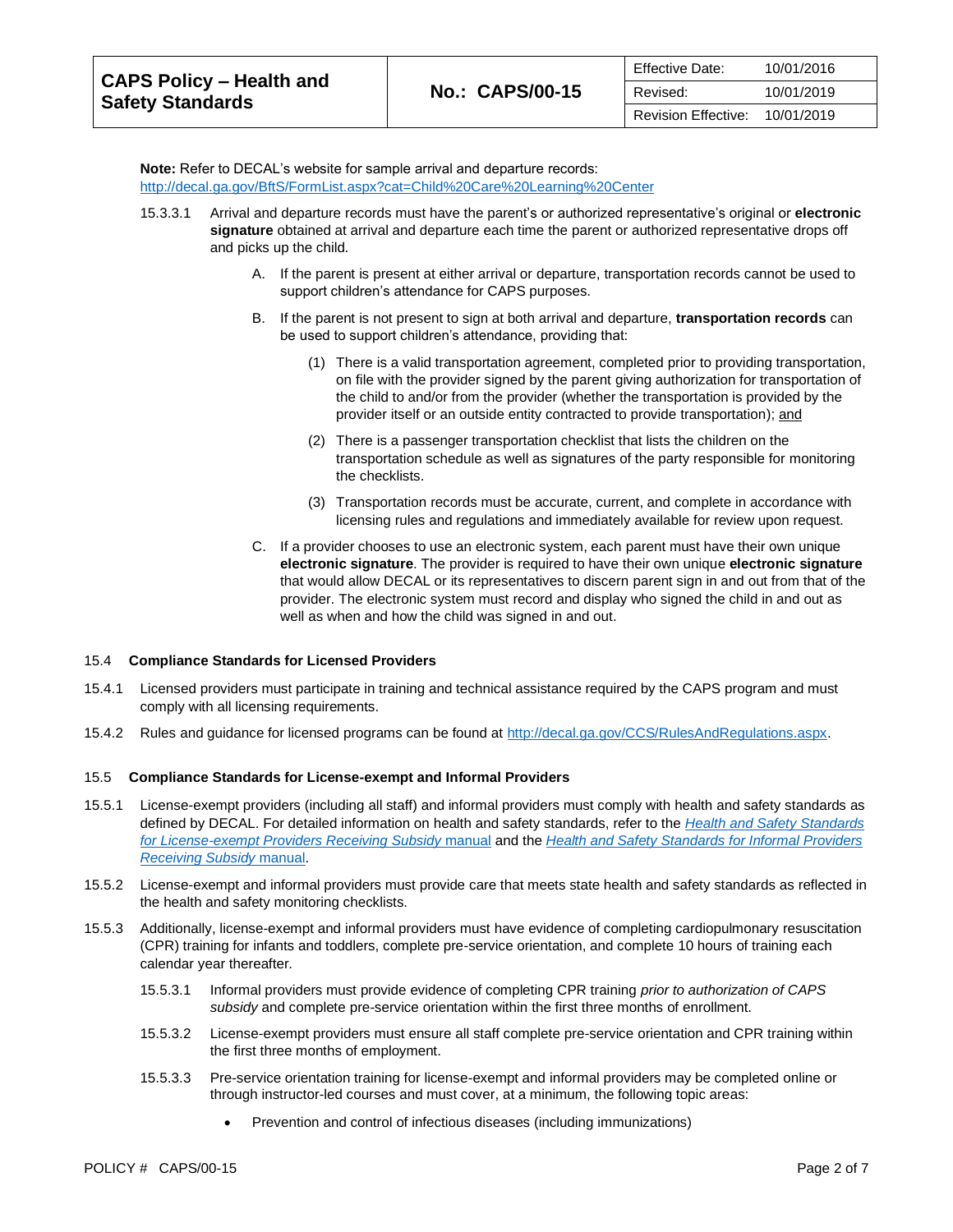|                                                            |                        | <b>Effective Date:</b> | 10/01/2016 |
|------------------------------------------------------------|------------------------|------------------------|------------|
| <b>CAPS Policy – Health and</b><br><b>Safety Standards</b> | <b>No.: CAPS/00-15</b> | Revised:               | 10/01/2019 |
|                                                            |                        | Revision Effective:    | 10/01/2019 |

- Prevention of sudden infant death syndrome (SIDS) and use of safe sleep practices
- Administration of medication consistent with standards for parent consent
- Prevention and response to emergencies due to food and allergic reactions
- Building and physical premises safety, including identification of and protection from hazards that can cause bodily injury
- Prevention of shaken baby syndrome, abusive head trauma, and child maltreatment
- Emergency preparedness and response planning for emergencies resulting from natural or manmade disasters
- Handling, storage, and disposal of hazardous materials
- Transportation safety for children
- Recognition and reporting of child abuse and neglect
- Nutrition and access to physical activity
- Promotion of child development
- 15.5.3.4 All license-exempt and informal provider supervisory and caregiver personnel, except independent contractors, Students-in-Training and volunteers, must complete ten clock hours of training which is taskfocused in early childhood education or child development or subjects relating to job assignment and is offered by an accredited college, university or vocational program or other DECAL approved source.
- 15.5.3.5 DECAL approved training courses can be found at [www.gapds.decal.ga.gov.](http://www.gapds.decal.ga.gov/)
- 15.5.4 Compliance with health and safety standards will be verified during on-site monitoring visits by DECAL.
- 15.5.5 Rules and guidelines for all license-exempt providers can be found at [http://www.decal.ga.gov/CCS/Exemptions.aspx.](http://www.decal.ga.gov/CCS/Exemptions.aspx)

#### 15.6 **Monitoring and Enforcement for Licensed Providers**

- 15.6.1 Licensed programs will be subject to health and safety monitoring and enforcement in accordance with rules and regulations for Child Care Learning Centers and Family Child Care Learning Homes. Rules and guidelines for licensed programs can be found a[t http://decal.ga.gov/CCS/RulesAndRegulations.aspx.](http://decal.ga.gov/CCS/RulesAndRegulations.aspx)
- 15.6.2 CAPS may suspend payments to a licensed provider for failure to complete licensing inspections. Payments will be released to the provider once the provider has completed the required inspection. Payment will be withheld for no more than 30 calendar days before the provider is dismissed from CAPS. Providers dismissed for failure to complete licensing inspections may be eligible for reinstatement when requirements have been satisfied.
- 15.6.3 Licensed providers may be dismissed and disqualified from CAPS for the following reasons:
	- 15.6.3.1 License revocation (once all appeal rights have been exhausted) Providers may reenroll in CAPS if the revocation has been rescinded per DECAL licensing guidelines. Providers may have to submit verification of license reinstatement.
	- 15.6.3.2 When they knowingly or intentionally keep an employee on staff with an unsatisfactory record check or without a satisfactory record check when children are in care.
	- 15.6.3.3 When they knowingly or intentionally keep a resident at the facility with an unsatisfactory record check or without a satisfactory record check.
	- 15.6.3.4 When there is a serious injury as defined in **[Definitions and Acronyms](https://caps.decal.ga.gov/assets/downloads/CAPS/02-CAPS_Policy-Definitions%20and%20Acronyms.pdf)** in accordance with federal regulations.
	- 15.6.3.5 At the discretion of CAPS administration, providers may be dismissed or disqualified from CAPS for health and safety violations that are not explicitly defined in this policy.

#### 15.7 **Monitoring and Enforcement for License-exempt and Informal Providers**

15.7.1 License-exempt and informal providers will receive a monitoring visit to evaluate compliance with health and safety standards between 90 and 120 days after enrollment in the CAPS program and once per federal fiscal year (October 1 through September 30) thereafter.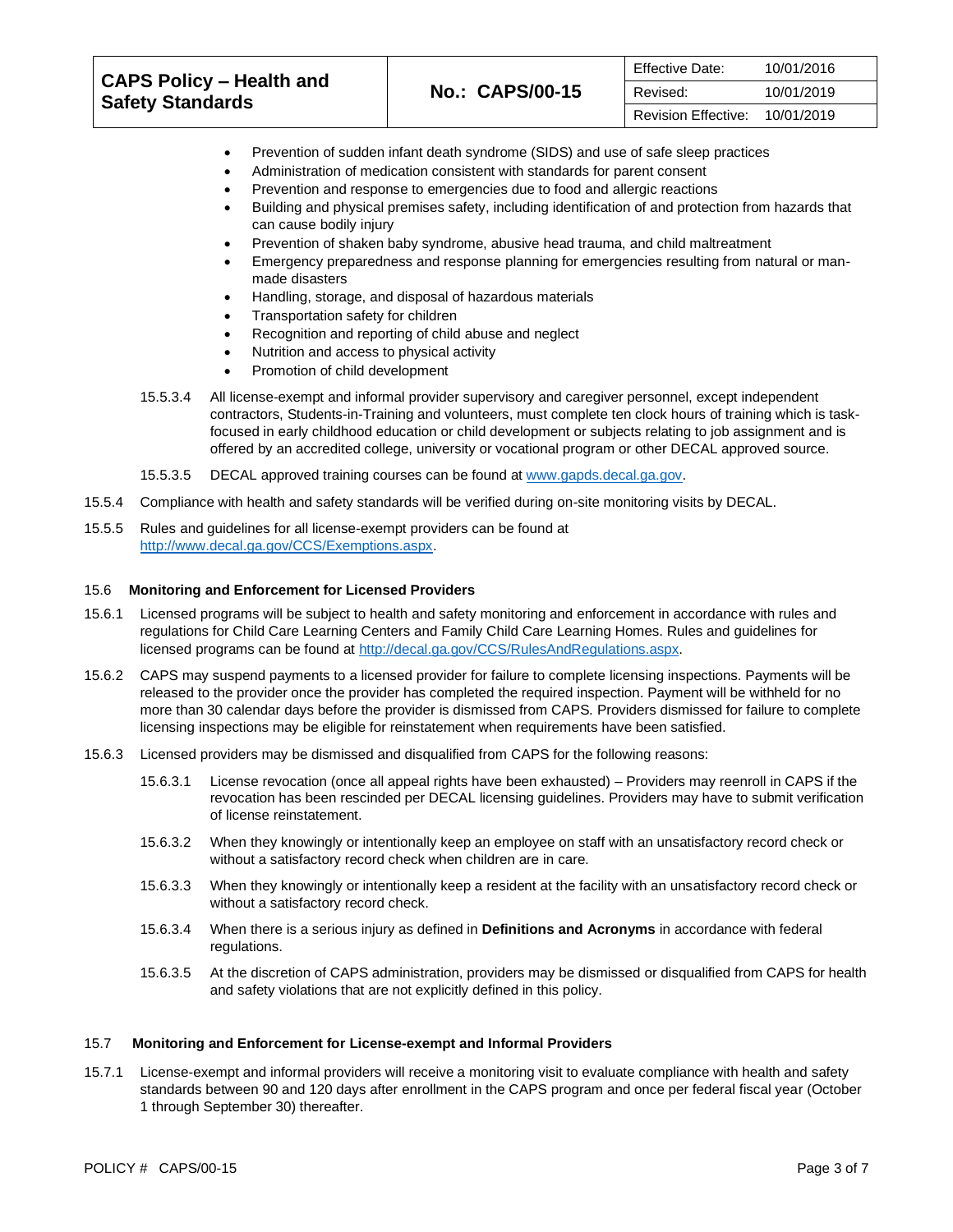|                                                     |                        | Effective Date:     | 10/01/2016 |
|-----------------------------------------------------|------------------------|---------------------|------------|
| CAPS Policy – Health and<br><b>Safety Standards</b> | <b>No.: CAPS/00-15</b> | Revised:            | 10/01/2019 |
|                                                     |                        | Revision Effective: | 10/01/2019 |

- 15.7.2 Providers have the right to refute any findings noted during a monitoring visit. The refutation process will be provided on the monitoring visit report.
- 15.7.3 Health and safety standards for license-exempt and informal providers will be enforced in an appropriate and progressive manner depending on the type, severity, and number of violations. Repeated findings of noncompliance may result in additional enforcement actions.
	- 15.7.3.1 Health and safety enforcement actions issued by CAPS include the following:
		- A. Technical Assistance Guidance, information, and resources provided by a consultant to help a provider meet DECAL's health and safety standards.
		- B. Citation A written notation of how a health and safety standard was violated that is issued in a monitoring visit report when it has been determined that a provider was out of compliance.
		- C. Plan of improvement A verbal statement from the provider captured by DECAL staff during a monitoring visit indicating how and when a violation will be corrected.
		- D. Warning letter A letter given to a provider regarding health and safety violations advising that corrective action is required and further enforcement action may result.
		- E. Plan of corrective action A written plan prepared by the authorized agent of the provider submitted to and approved by DECAL which states the procedures, methods, and time frames that will be used to correct the areas of noncompliance with health and safety standards.
		- F. Office conference A meeting with a provider and DECAL staff to discuss violations and required corrective action that is documented in a letter.
		- G. Enforcement fine A monetary penalty issued to a provider. If the provider files an appeal, the action is suspended until the appeal is resolved. Enforcement fines will be posted on the DECAL website 15 days after issued or, if appealed, when the appeal process is completed. Fines will typically be due within 30 days from the date issued. Extensions may be granted at DECAL's discretion.
			- (1) Fine level 1 A monetary penalty of \$299.
			- (2) Fine level 2 A monetary penalty of \$499.
			- (3) Per violation fine A monetary penalty of \$299 or \$499 per violation, not to exceed \$25,000 in total, assessed for each serious or repeated health and safety standard violation.
		- H. Dismissal An action taken to remove a child care provider from the CAPS program for failure to comply with DECAL policies or federal or state laws and regulations.
		- I. Disqualification A time-limited or permanent status that disallows a child care provider from participating in CAPS program for failure to comply with DECAL policies or federal or state laws and regulations.
	- 15.7.3.2 In situations where an enforcement action requires follow-up by the provider (e.g., corrective action plan, fine payment), a due date will be imposed. Failure to comply by the due date will result in payment suspension for up to 30 days following the initial due date until requirements have been met. Payments will be withheld for no more than 30 days, after which the provider will be dismissed from CAPS. Providers who are dismissed from CAPS for this reason will be eligible for reinstatement once requirements are met.
	- 15.7.3.3 A payment arrangement or alternate use agreement may be negotiated. For alternate use agreements, the provider will expend financial resources equal to the fine amount *to address the violations that resulted in the enforcement fine* in lieu of making a monetary payment to DECAL. If the purchases do not cover the full amount, the provider must pay the outstanding amount.
	- 15.7.3.4 When a core health and safety standard violation is identified during a monitoring visit, the violation will be assigned a low (A), medium (B), high (C), or extreme (D) violation class based on risk or harm and assigned points in accordance with the Health and Safety Standards Reference Charts [\(Exempt Provider](https://caps.decal.ga.gov/assets/downloads/CAPS/Appendix_GG-Exempt%20Provider%20Checklist.pdf)  [Monitoring Checklist and Reference Chart,](https://caps.decal.ga.gov/assets/downloads/CAPS/Appendix_GG-Exempt%20Provider%20Checklist.pdf) [Informal Provider Monitoring Checklist and Reference Chart\)](https://caps.decal.ga.gov/assets/downloads/CAPS/AppendixT-Informal%20Provider%20Checklist.pdf). Non-core health and safety standards required by federal Child Care and Development Fund (CCDF) regulations will be assigned a low violation class.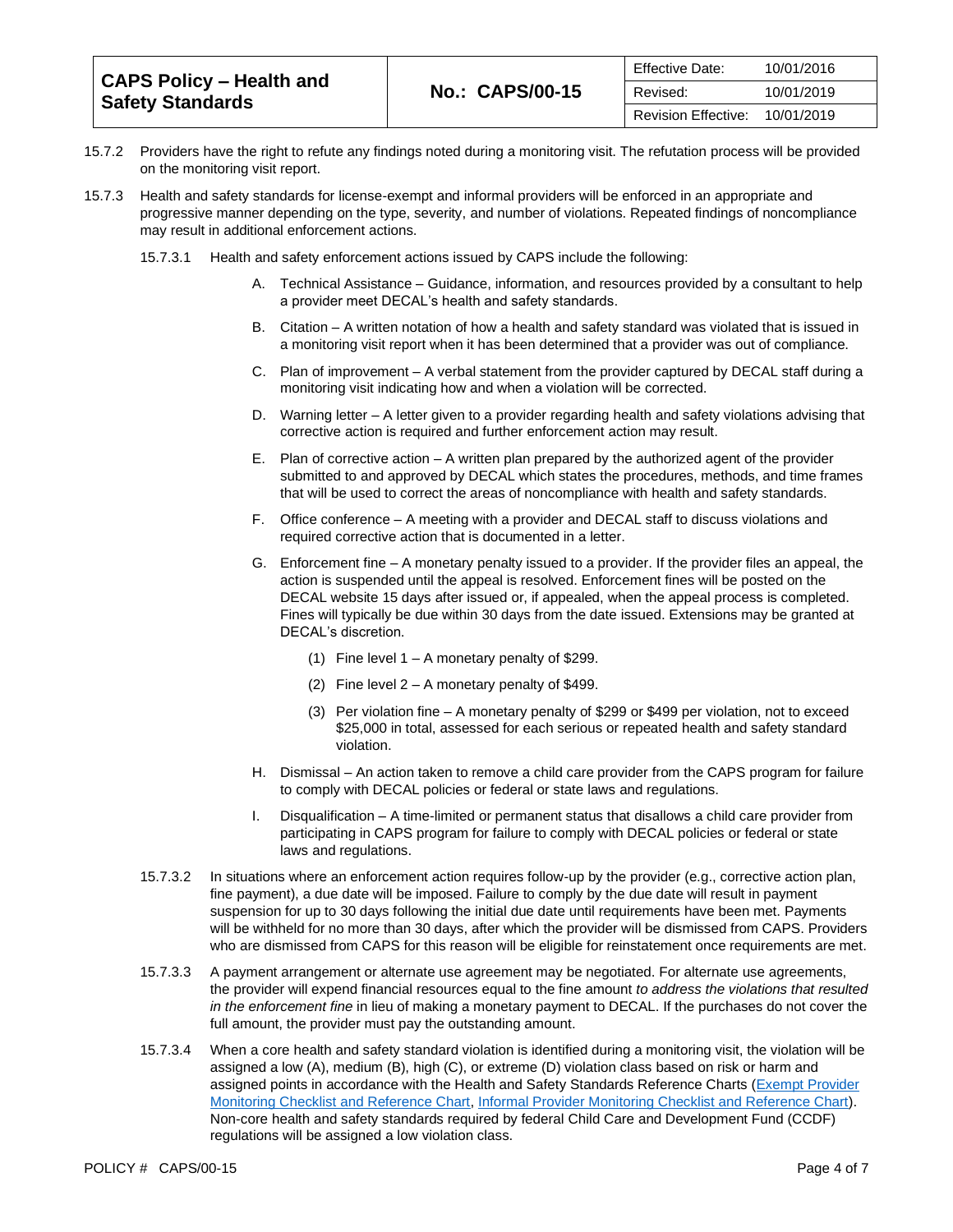|                                                            |                        | <b>Effective Date:</b> | 10/01/2016 |
|------------------------------------------------------------|------------------------|------------------------|------------|
| <b>CAPS Policy – Health and</b><br><b>Safety Standards</b> | <b>No.: CAPS/00-15</b> | Revised:               | 10/01/2019 |
|                                                            |                        | Revision Effective:    | 10/01/2019 |

15.7.3.5 Providers will fall into an enforcement action cell (A-I through D) based on the intersection of the highest violation class observed during that visit and total points accumulated on that visit, as shown in the following Compliance and Enforcement Chart.

|  | <b>Compliance and Enforcement Chart</b> |  |
|--|-----------------------------------------|--|
|  |                                         |  |

| <b>Violation Class</b>              | Points accumulated per monitoring visit |                   |                    |                   |
|-------------------------------------|-----------------------------------------|-------------------|--------------------|-------------------|
| (A, B, C, D)                        | I                                       | Н                 | Ш                  | IV                |
|                                     | $0-2$ points                            | 3-5 points        | 6-10 points        | $11+$ points      |
| $D(10 \text{ points per})$          |                                         |                   |                    |                   |
| Extreme Harm                        |                                         |                   | $I3 - D$           | D                 |
| <b>Imminent Danger</b><br>$\bullet$ |                                         |                   |                    |                   |
| $C(6 \text{ points per})$           |                                         |                   | C-III<br>$12 - D$  | C-IV<br>$13-D$    |
| High Risk                           |                                         |                   |                    |                   |
| B (2 points per)                    | B-I<br>$P1 - P3$                        | B-II<br>$P2 - P3$ | B-III<br>$11 - 12$ | B-IV<br>$I2 - D$  |
| Medium Risk                         |                                         |                   |                    |                   |
| A (1 point per)                     |                                         |                   |                    |                   |
| Low Risk                            | A-I<br>$P1 - P2$                        | А-П<br>$P1 - P3$  | A-III<br>$P2 - P3$ | A-IV<br>$I1 - I2$ |
| <b>CCDF</b> Non-core                |                                         |                   |                    |                   |

15.7.4 DECAL will impose prevention, intermediate, and dismissal enforcement actions in accordance with the following Enforcement Categories and Actions Chart. DECAL will consider mitigating and aggravating factors to determine which enforcement action or combination of actions are appropriate and will have sole discretion in making this determination.

| <b>Enforcement Categories and Actions</b> |  |  |  |
|-------------------------------------------|--|--|--|
|-------------------------------------------|--|--|--|

| Prevention             | Intermediate                      | Dismissal              |
|------------------------|-----------------------------------|------------------------|
| <b>Action Category</b> | <b>Action Category</b>            | <b>Action Category</b> |
| Prevention 1 (P1)      | Intermediate 1 (I1)               | Dismissal (D)          |
| Technical assistance   | Plan of correction                | Dismissal              |
|                        | Office conference                 | Disqualification       |
| Prevention 2 (P2)      |                                   |                        |
| Citation               | Intermediate 2 (I2)               |                        |
| Plan of improvement    | Fine (level 1 or 2)               |                        |
|                        |                                   |                        |
| Prevention 3 (P3)      | Intermediate 3 (I3)               |                        |
| Warning letter         | Per violation fine (level 1 or 2) |                        |

- 15.7.5 If an enforcement fine, dismissal, or disqualification are required based on the provider's Compliance and Enforcement Chart action cell, the enforcement actions recommended by the CCS consultant who conducted the visit will be reviewed by Child Care Services, CAPS, and the DECAL legal unit prior to issuance.
	- 15.7.5.1 As prescribed in [CAPS Administrative Hearings Policy\(CAPS/00-18\),](https://caps.decal.ga.gov/assets/downloads/CAPS/18-CAPS_Policy-Administrative%20Hearings.pdf) child care providers receiving subsidies through the CAPS program have the right to appeal and receive a hearing regarding **adverse actions** that pertain to any financially related matters including fines but excluding (1) future payments, (2) participation in the CAPS program, or (3) lack of funding availability.
	- 15.7.5.2 The child care provider must request an administrative hearing, as appropriate, in writing by the deadline listed on the notice or within 14 calendar days from the date of the notice on an appealable or adverse action taken by DECAL.
- 15.7.6 When any of the health and safety violations described below are identified, CAPS will not apply the Compliance and Enforcement Chart but will take enforcement actions as follows: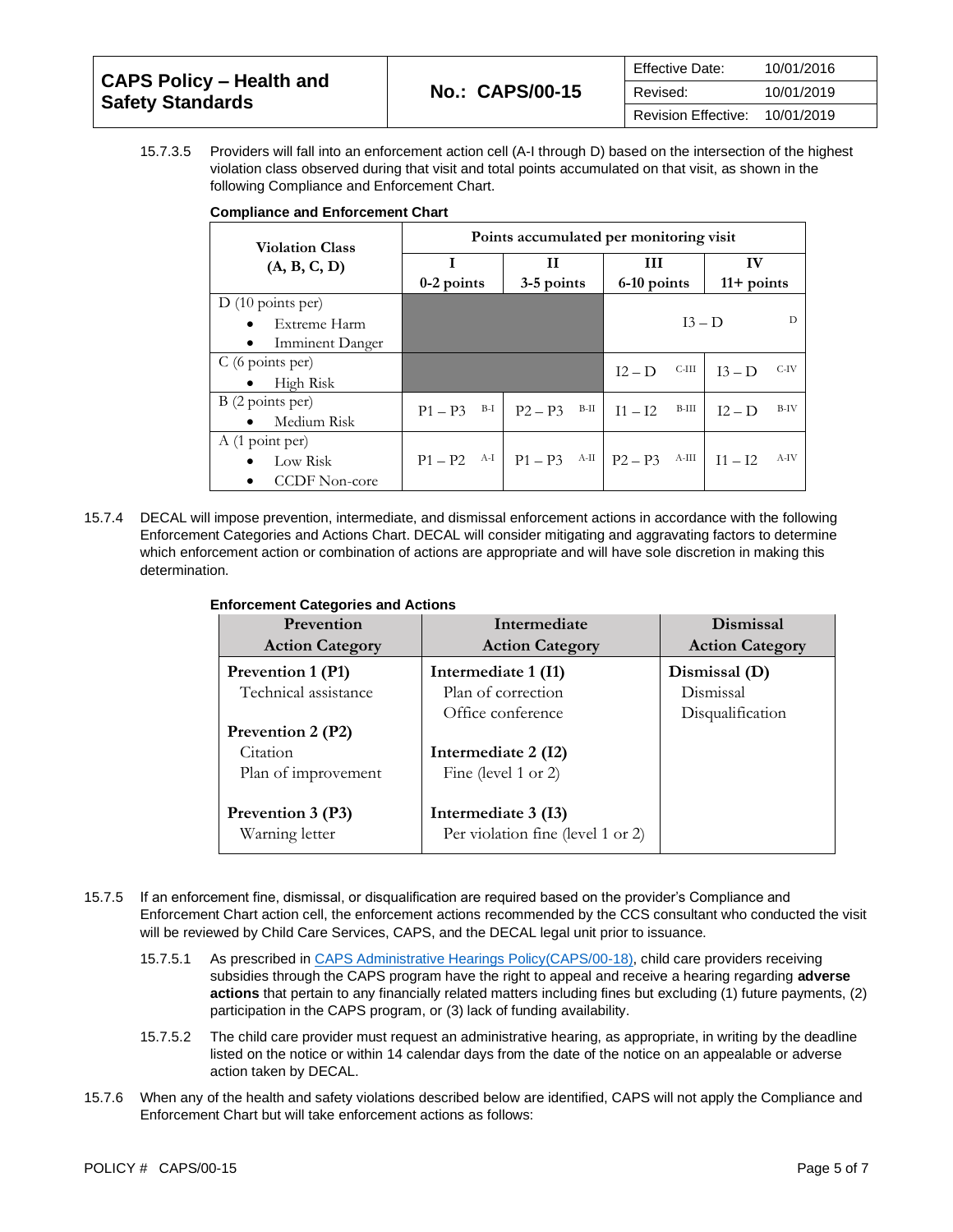| CAPS Policy – Health and |                        | Effective Date:     | 10/01/2016 |
|--------------------------|------------------------|---------------------|------------|
| <b>Safety Standards</b>  | <b>No.: CAPS/00-15</b> | Revised:            | 10/01/2019 |
|                          |                        | Revision Effective: | 10/01/2019 |

| <b>Health and Safety Violation</b>                                                                                                                                            | <b>Enforcement Actions</b>                                                                                                                                                                                                                                                                                                                                                                                                                                                                                                    |
|-------------------------------------------------------------------------------------------------------------------------------------------------------------------------------|-------------------------------------------------------------------------------------------------------------------------------------------------------------------------------------------------------------------------------------------------------------------------------------------------------------------------------------------------------------------------------------------------------------------------------------------------------------------------------------------------------------------------------|
| Provider knowingly or intentionally keeps an<br>employee on staff with an unsatisfactory<br>record check or without a satisfactory record<br>check when children are in care. | Provider will be disqualified from CAPS for a minimum of 12 months, after<br>which they may be eligible for reinstatement at DECAL's discretion.                                                                                                                                                                                                                                                                                                                                                                              |
| Provider knowingly or intentionally keep a<br>resident at the facility with an unsatisfactory<br>record check or without a satisfactory record<br>check.                      | Provider will be disqualified from CAPS for a minimum of 12 months, after<br>which they may be eligible for reinstatement at DECAL's discretion.                                                                                                                                                                                                                                                                                                                                                                              |
| There is a serious injury as defined in<br>Definitions and Acronyms in accordance<br>with federal regulations.                                                                | Provider will be disqualified from CAPS for a minimum of 12 months, after<br>which they may request consideration for reenrollment.                                                                                                                                                                                                                                                                                                                                                                                           |
| Provider does not complete monitoring visit<br>as confirmed by CAPS administration.                                                                                           | Failure to complete monitoring visits will result in payment suspension for up<br>to 30 days. Payments will be released to the provider once the provider has<br>completed the monitoring visit. Payment will be withheld for no more than 30<br>calendar days before the provider is dismissed from CAPS.<br>Providers dismissed for failure to cooperate with a monitoring visit will be<br>disqualified until monitoring requirements are met.<br>Providers disqualified for failure to complete a monitoring visit may be |
|                                                                                                                                                                               | eligible for reinstatement when monitoring visit requirements have been<br>satisfied. If reinstatement does not occur within 30 calendar days of being<br>dismissed, the provider will have to begin the enrollment process again.                                                                                                                                                                                                                                                                                            |
| Provider is noncompliant with health and<br>safety standards in multiple years.                                                                                               | CAPS may impose additional enforcement actions, up to and including<br>dismissal and disqualification from CAPS, as determined by CAPS<br>administration in consultation with Child Care Services.                                                                                                                                                                                                                                                                                                                            |
| Provider's exemption status is revoked.                                                                                                                                       | Provider will be dismissed and disqualified from CAPS. Providers may<br>reenroll in CAPS if the exemption status is reinstated per DECAL guidelines<br>or if the provider becomes licensed.                                                                                                                                                                                                                                                                                                                                   |

15.7.7 At the discretion of DECAL administration, providers may be dismissed or disqualified for health and safety violations that are not explicitly defined in this policy.

| <b>Date</b> | <b>Description of Change</b>                                                                                                                                                                                                                                                                                                                                                                                                                                                                                                                             |
|-------------|----------------------------------------------------------------------------------------------------------------------------------------------------------------------------------------------------------------------------------------------------------------------------------------------------------------------------------------------------------------------------------------------------------------------------------------------------------------------------------------------------------------------------------------------------------|
| 10/01/2018  | Added Serious Injury to the list of disqualifying circumstances.                                                                                                                                                                                                                                                                                                                                                                                                                                                                                         |
| 02/01/2019  | Reorganized policy by replacing Improper Payments (CAPS/00-15) and Disqualifications and Sanctions<br>(CAPS/00-16) policies with Health and Safety Standards (CAPS/00-15) and Program Integrity (CAPS/00-<br>16) policies. This new Health and Safety Standards Policy is composed primarily of relevant information<br>that already existed in other sections of CAPS policy. In addition to centralizing existing policies, we<br>added details relating to health and safety monitoring and enforcement for license-exempt and informal<br>providers. |
| 07/01/2019  | Revised language related to criminal backgrounds checks to clarify that keeping a staff or resident without<br>a satisfactory record check will result in dismissal and disqualification from CAPS.                                                                                                                                                                                                                                                                                                                                                      |

# **POLICY REVISION HISTORY**